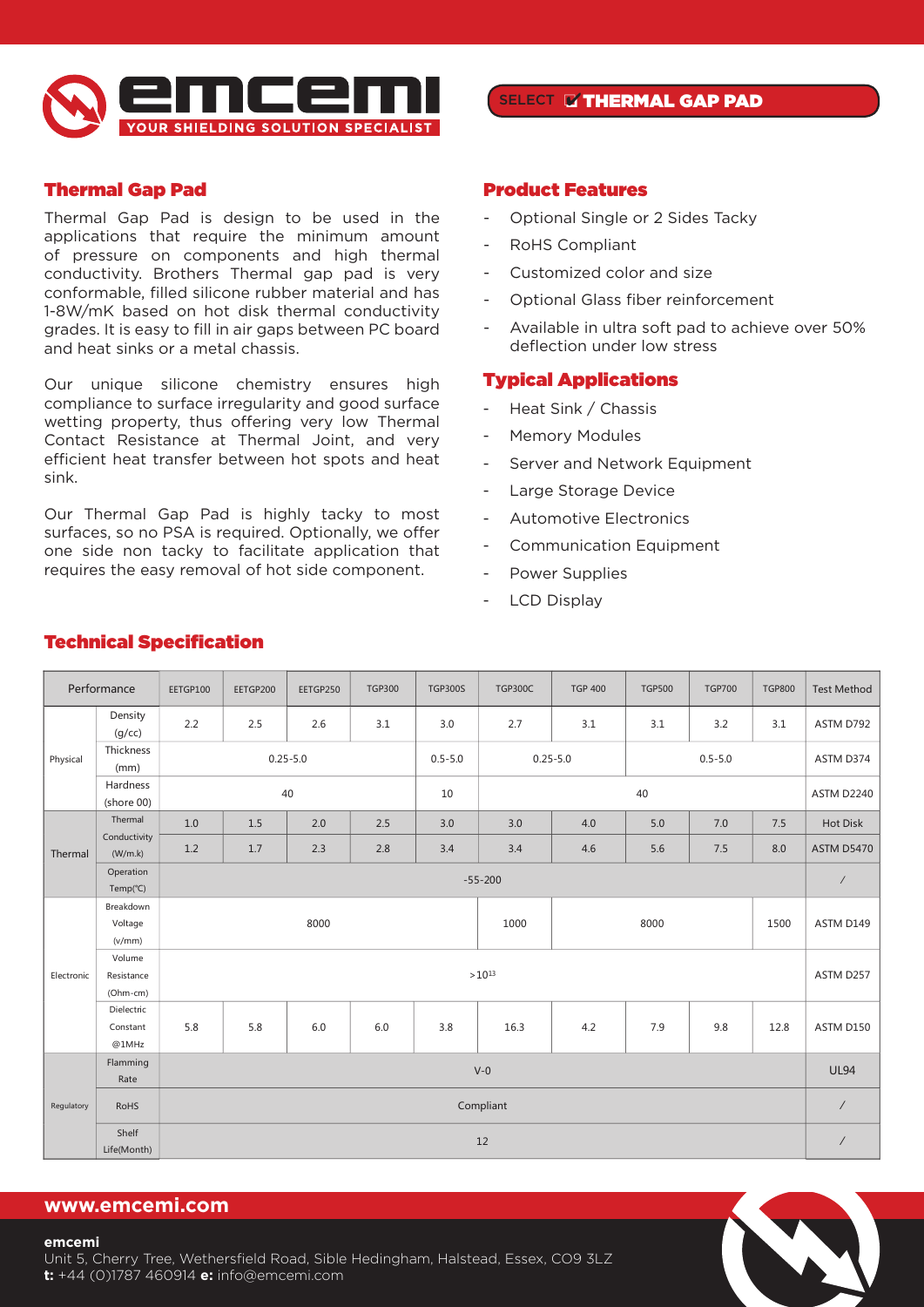

# Thermal Gel

Thermal Gel is a soft, single part, silicone putty thermal gap filler in which no cure is required. This gap filler is designed to be used in where large gap tolerances are present and low mechanical stress on delicate components are needed. It is ideal for filling variable gaps between multiple components and a common heat sink.

Thermal Gel has a composition which yields superior thermal performance and super compliancy. This material transfers little to no pressure between interfaces. Specialized rheology allows for easy flow under pressure.



# SELECT THERMAL GEL

## Product Features

- Soft and compliant transferring little to no pressure between interfaces
- TG 200,350 & TG 300 offer high thermal conductivity with standard dielectric performance
- TG300C offer cost-effective solution and better dispensing speed which applied in non-strict dielectric requirements
- Easily dispensable
- Fully-cured  $T = \text{Fullv-curred}$
- Low thermal resistance<br>
are presented. It is ideal for filling variable gaps between the needed. It is in the needed. It is in the needed. It is in the needed. It is in the needed. It is in the needed. It is in the neede

## Typical Applications

- Heat Sink / Chassis Brothers's Thermal Gel has a composition which yields superior thermal performance and super compliancy. This material transfers little
- Memory Modules
	- Server and Network Equipment
	- Large Storage Device
	- Automotive Electronics
	- Communication Equipment
	- Power Supplies
- LCD Display **Product Features Typical Applications**

| <b>Performance</b> |                                | <b>TG200</b><br><b>TG350</b><br><b>TG300</b> |                  |      | <b>Test Method</b>   |  |
|--------------------|--------------------------------|----------------------------------------------|------------------|------|----------------------|--|
|                    | Color                          | White                                        | Grey             | Geen | Visual               |  |
|                    | Density (g/cc)                 | 2.3                                          | 2.78             | 2.9  | <b>ASTM D792</b>     |  |
| Physical           | Flow Rate (g/min)              | 25                                           | 18               | 25   | 2.0mm Needle @ 90Psi |  |
|                    | Hardness (shore 00)            | <b>ASTM D2240</b>                            |                  |      |                      |  |
|                    | <b>Bondline Thickness</b> (mm) |                                              |                  |      |                      |  |
|                    | Thermal Conductivity (W/m.k)   | 2.0                                          | 3.0              | 3.5  | <b>ASTM D5470</b>    |  |
| Thermal            | Operation Temp. (°C)           |                                              |                  |      |                      |  |
|                    | Breakdown Voltage (KV/mm)      |                                              | <b>ASTM D149</b> |      |                      |  |
| <b>Electric</b>    | Volume Resistance(ohm-cm)      |                                              | <b>ASTM D257</b> |      |                      |  |
|                    | <b>Flamming Rate</b>           |                                              | <b>UL94</b>      |      |                      |  |
| <b>Regulatory</b>  | <b>RoHS</b>                    |                                              |                  |      |                      |  |
|                    | <b>Shelf Life(months)</b>      |                                              |                  |      |                      |  |

## **www.emcemi.com**

#### **emcemi**

Unit 5, Cherry Tree, Wethersfield Road, Sible Hedingham, Halstead, Essex, CO9 3LZ **t:** +44 (0)1787 460914 **e:** info@emcemi.com

### Technical Specification **Technical Specification**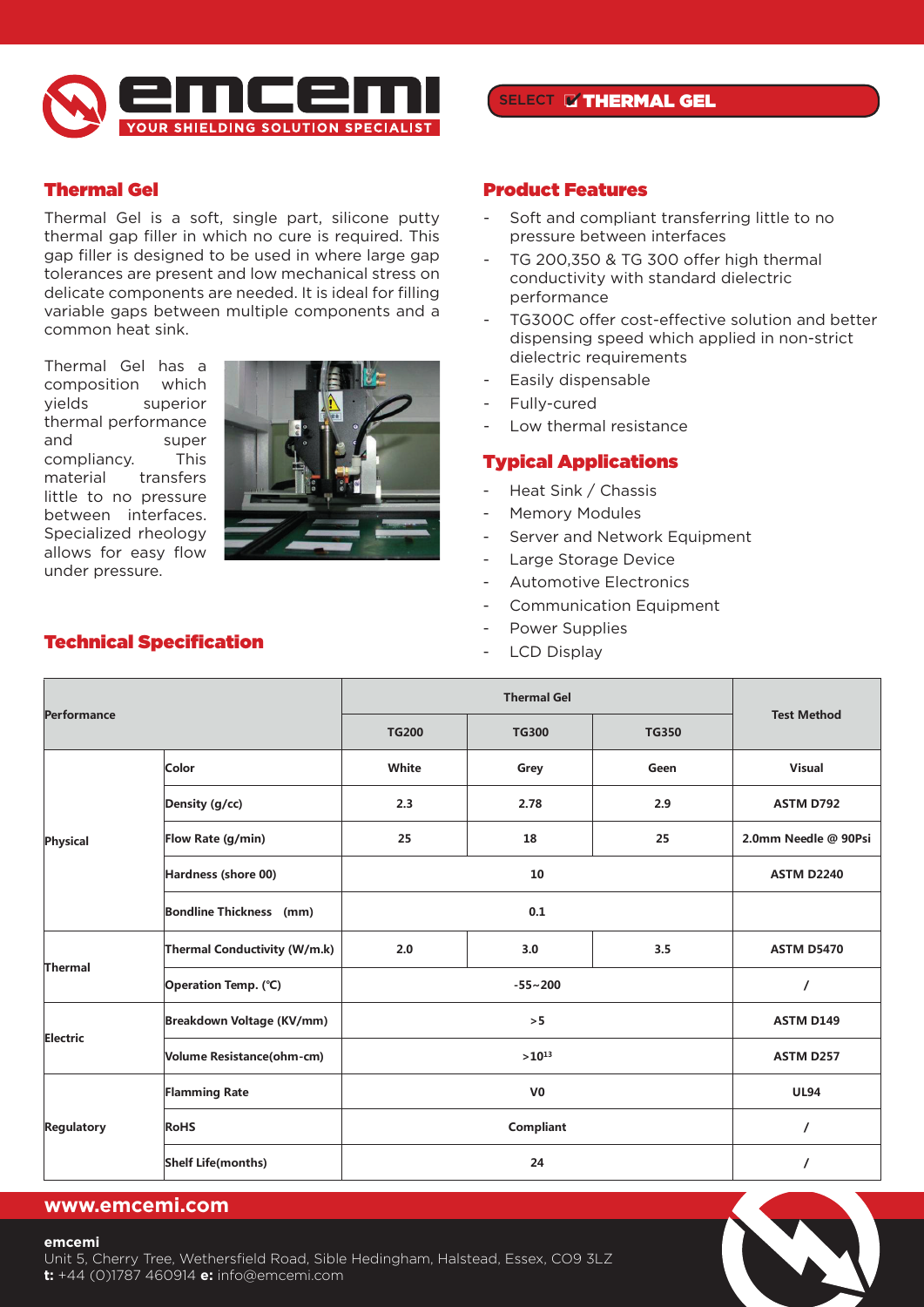

# Thermal Grease

Thermal Grease is used in high performance CPU's and GPU's. With a high thermal conductivity of 1.5- 4W/mK, TG series thermal grease thoroughly wets out thermal surfaces to create very low thermal resistance.

Thermal grease eliminated the migration issues of silicone based grease to create superior reliability. sincorie based grease to create superior renability.<br>TG series is ideal for situations where automatic dispensing and screen-printing are required.

TG series is non-toxic and environmentally safe. TG series is available in 2kg(1L container), 8kg (1 gallon) and 20 kg (5 gallon) or custom package in syringes for automated applications.



# SELECT **& THERMAL GREASE**

## Product Features

- TGR300, 400 offers a high thermal conductivity of 3.0-3,8W/mK while achieving thin bonding line thickness of 0.03mm.
- TGR100 is coat effective product with 1.5W/mK thermal conductivity
- TGR400SF offers silicone-free base, ideal for silicone sensitive application.

## Typical Applications

- HCPUs (Notebooks, Desktops, Servers)
- LED Solid State Lighting
- GPUs
- Northbridge Chipsets  $T_{\rm eff}$  is used the migration issues of silicone based grease to create superior reliability. TG series is ideal for situations where  $T_{\rm eff}$
- ASICS Chips

| Performance                              | <b>TGR100</b> | <b>TGR300</b> | <b>TGR310</b>  | <b>TGR400</b> | <b>TGR400SF</b> | <b>TEST METHOD</b>           |
|------------------------------------------|---------------|---------------|----------------|---------------|-----------------|------------------------------|
| Color                                    | White<br>Gey  |               |                |               |                 | Visual                       |
| Silicone<br><b>Based Material</b>        |               |               |                | Silicone-free |                 |                              |
| Viscosity(cps)                           | $<$ 250,000   | $<$ 150,000   | 50,000~150,000 | $<$ 150,000   | $<$ 250,000     | <b>Brookfield Viscometer</b> |
| Density (g/cc)                           | 2.47          | 2.7           | 2.6            | 2.73          | 2.57            | ASTM D792                    |
| <b>Flamming Rate</b>                     | $V-0$         | $V - 0$       | $V-0$          | $V-0$         | $V-0$           | <b>UL 94</b>                 |
| Operation Temp.(°C)                      | $-40 - 150$   | $-40 - 150$   | $-40 - 150$    | $-40 - 150$   | $-40 - 150$     |                              |
|                                          |               |               | <b>Thermal</b> |               |                 |                              |
| <b>Thermal Conductivity</b><br>$(W/m-K)$ | 1.5           | 3.1           | 3.0            | 3.8           | 4.0             | <b>ASTM D5470</b>            |
| <b>Thermal Resistance</b>                | 0.045         | 0.024         | 0.025          | 0.022         | 0.021           |                              |
| $(in^{20}C/W)@50$ psi                    | 0.025         | 0.020         | 0.021          | 0.018         | 0.017           | <b>ASTM D5470</b>            |
|                                          |               |               | Shelf Life     |               |                 |                              |
| Shelf Life@ 25°C                         | 12 month      | 12 month      | 6 month        | 6 month       | 6 month         |                              |

#### Technical Specification **Technical Specification**

# **www.emcemi.com**

#### **emcemi**

Unit 5, Cherry Tree, Wethersfield Road, Sible Hedingham, Halstead, Essex, CO9 3LZ **t:** +44 (0)1787 460914 **e:** info@emcemi.com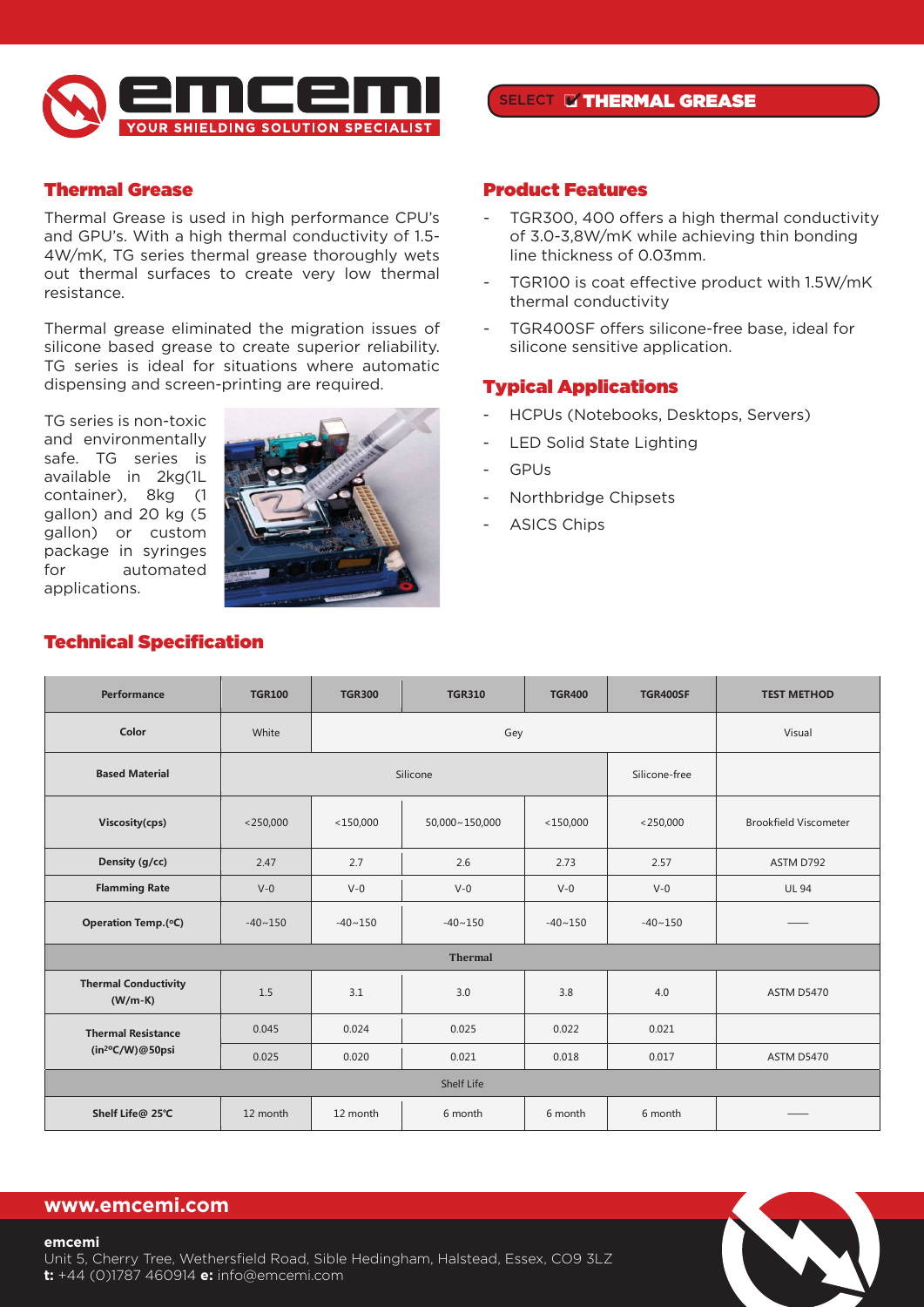

# Thermal PCM

Phase change material is designed to maximize heat sink performance and improve component reliability. Thermal Phase Change Material completely fills interfacial air gaps and voids. It also displaces entrapped air between power dissipating electronic components.

At room temperature, TPCM400 material is solid and easy to handle. This allows it to be consistently and cleanly applied as dry pad to a heat sink or component surface. Upon reaching its melting temperature of 52 °C, TPCM400 begins to soften and flow, filling the microscopic irregularities of the component it comes into contact with. The result is an interface with minimal bond-line thickness and thermal contact resistance

TPCM400 can be supplied as sheets, rolls and custom die-cut configurations.

Product Features

SELECT THERMAL PCM

- Low thermal resistance ( 0.015°C-in2/W @ 50 psi)
- High reliability
- Inherently tacky and no adhesive required
- RoHS compliant

## Typical Applications

- CPUs (Notebooks, Desktops, Servers)
- **Chipsets**
- GPU
- ASICS Chips



#### Technical Specification **Technical Specification**

| Performance                                 | TPCM400             | Test Method       |
|---------------------------------------------|---------------------|-------------------|
| Structure                                   | Non-reinforced film |                   |
| Color                                       | 灰色                  | Visual            |
| Phase Change Temp (°C)                      | 52 (option)         | <b>ASTM D3418</b> |
| Thickness (mm)                              | $0.10 - 0.25$       | ASTM D374         |
| Density (g/cc)                              | 2.93                | ASTM D792         |
| Flamming Rate                               | $V-0$               |                   |
| Operation Temp (°C)                         | $-40 - 125$         |                   |
| Thermal                                     |                     |                   |
| Thermal Conductivity (W/m-K)                | 4.0                 | ASTM D5470        |
| Thermal Resistance (°C-in <sup>2</sup> /W)* |                     |                   |
| @ 10 psi (69 KPa)                           | 0.03                | ASTM D5470        |
| @ 50 psi (345 KPa)                          | 0.015               |                   |
| Electric                                    |                     |                   |
| Volume Resistance (Ohm-cm)                  | $2*10^{12}$         | ASTM D257         |

# **www.emcemi.com**

#### **emcemi**

Unit 5, Cherry Tree, Wethersfield Road, Sible Hedingham, Halstead, Essex, CO9 3LZ **t:** +44 (0)1787 460914 **e:** info@emcemi.com

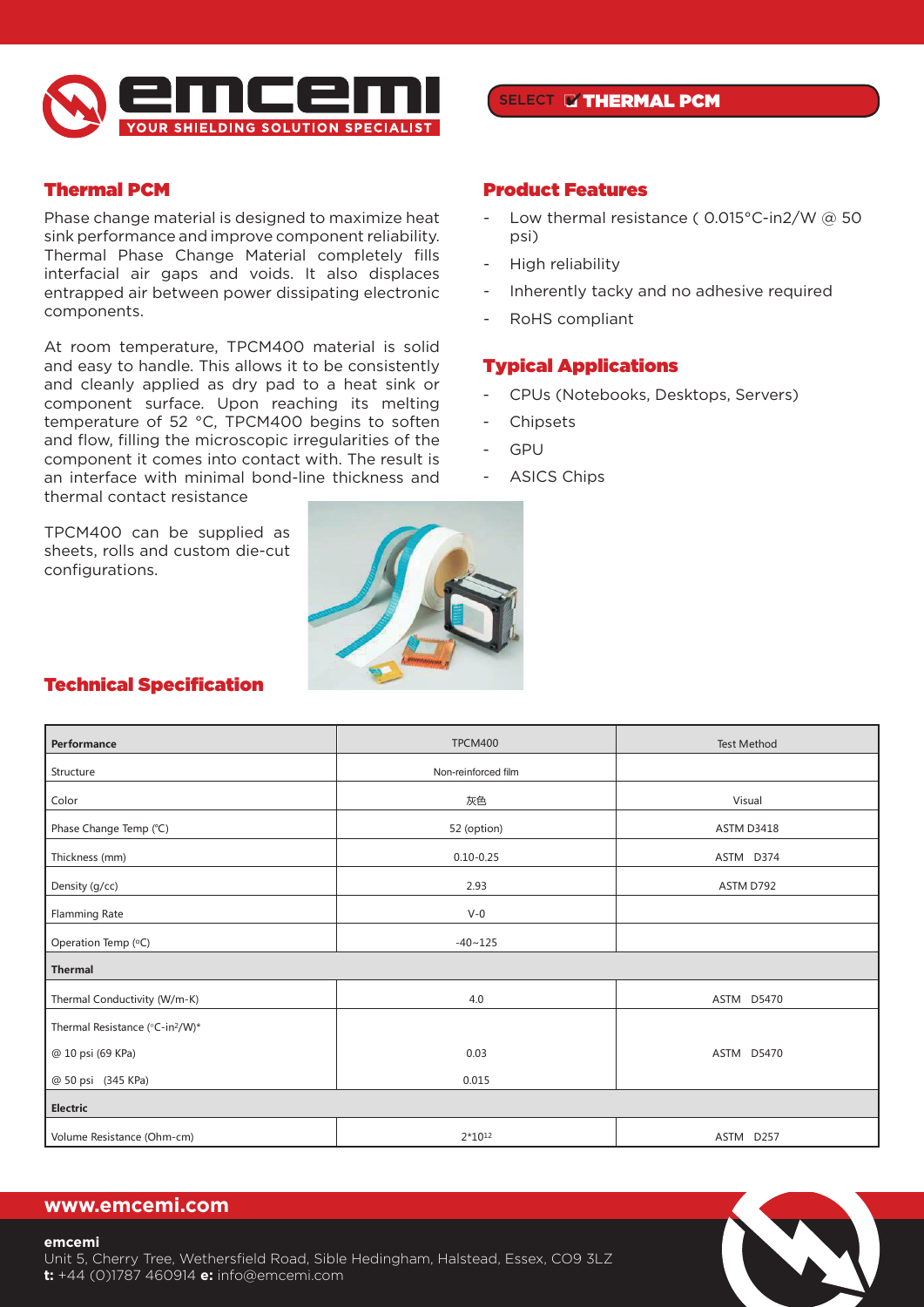

# Synthetic Graphite

Synthetic graphite materials are a thermal spreader sheet with high thermal conductivity and high flexibility. It is manufactured entirely from pyrolytic graphite with no fillers or binders and is ideal for providing thermal interface between power devices and heat-sinking in limited spaces.

It possesss unique functions such as eliminating hot spots, shielding components and reducking skin temperature of electronic devices. It is an ideal thermal management material in limited space.

It is available to be suppllied in sheet, roll or die cut into customizable shapes and can be laminated with PSA,foam, film or other multi-layer structures.



# SELECT **N'SYNTHETIC GRAPHITE**

## Product Features

- Anisotropic and over all high thermal conductivity
- High thermal stability
- Lightweight
- Flexible and conformable
- RoHS compliant

## Typical Applications

- Smart Phone Cythiatic graphite materials are a thermal spreader sheet with high thermal conductivity and high flexibility. It is manufact ured entirely
- Note book from pyrolytic graphite with no fillers and interface between power devices and heat-sinking interface between power devices and heat-sinking interface between power devices and heat-sinking in limited with the sinking in
- **Tablet** spaces.
	- Other consumer electronics

| Performance                          | <b>SG17</b>         | <b>SG25</b>    | <b>SG40</b>    | <b>Test Method</b>  |  |  |
|--------------------------------------|---------------------|----------------|----------------|---------------------|--|--|
| Color                                | Dark Grey<br>Visual |                |                |                     |  |  |
| Thickness (mm)                       | 0.017               | 0.025          | 0.04           | ASTM D374           |  |  |
| Tolerance (mm)                       | 0.003               | 0.003          | 0.003          |                     |  |  |
| Density $(g/cm^3)$                   | 2.0                 | 1.8            | 1.8            | ASTM D2638 Modified |  |  |
| Flamming Rate                        | V <sub>0</sub>      | V <sub>0</sub> | V <sub>0</sub> | <b>UL94</b>         |  |  |
| Operation Temp. (°C)<br>$-100 - 450$ |                     |                |                |                     |  |  |
| Thermal                              |                     |                |                |                     |  |  |
| Thermal Conductivity In-pane (W/m.k) | 1500-1800           | 1300-1600      | 1000-1300      | STMD5470            |  |  |
| Thermal Conductivity Vertical(W/m.k) | 15                  | 15             | 15             | Angstrom Method     |  |  |
| Electric                             |                     |                |                |                     |  |  |
| Electrical Conductivity (S/m)        | $2*10^6$            | $2*10^{6}$     | $2*10^6$       | ASTM C611           |  |  |
| Mechanical                           |                     |                |                |                     |  |  |
| Repeat Bending 180°, R5 (cycle)      | 10000               | 10000          | 10000          |                     |  |  |
|                                      |                     |                |                |                     |  |  |

#### Technical Specification **Technical Specification**

## **www.emcemi.com**